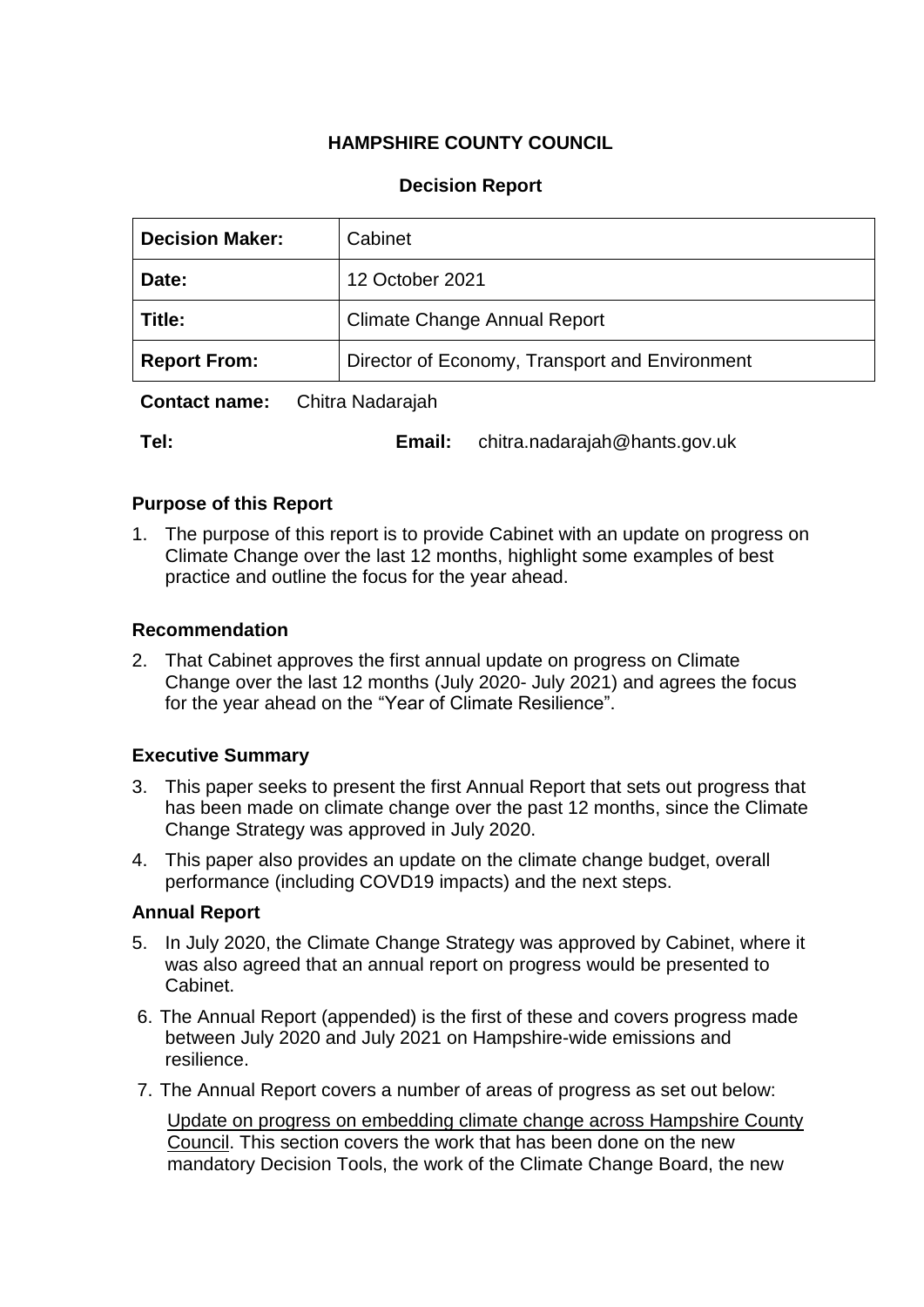staff e-learning and the new climate change procurement guidance. Highlights of the significant progress made by the CCBS-led internal climate change programme is also provided.

Update on key programmes within the Strategic Framework. The main part of the Cabinet report focuses on the Strategic Framework which was developed to bridge the significant gap between the action plan and meeting the targets set. Progress here highlights the significant work that is taking place in programmes on Residential, Transport, Energy Generation & Distribution, Natural Environment, Waste & Circular Economy, Buildings & Infrastructure and Business & Green Economy. It also includes the addition of a new section to the Strategic Framework on Public Health.

Update on Networks & Partnerships. This section provides an update on the very successful Expert Forum and the achievements it has made. It also covers the considerable activity and collaboration with the County Council's local, regional and national partners and networks, to learn from, share best practice and to promote Hampshire's leadership approach.

Update on Communications & Marketing. This outlines the insights-led behaviour change programmes to engage residents, including campaigns such as "Swap one to Local" designed to coincide with the easing of restrictions and encourage carbon-saving actions that were becoming apparent during lockdown. This part of the report also highlights the Climate Change Website which has been critical to communicating the extensive work being done by the County Council.

Update on progress with the implementation of the Action Plan. This section highlights the wide range of climate change actions taking place across the whole organisation through over 200 actions. It provides some highlights and case studies showcasing best practice on actions and programmes to reduce emissions and build resilience across key sectors in each department. It also provides a brief update on emissions reporting.

- 8. The 4 Appendices to this report are as follows:
	- Appendix 1 Infographics of key areas of progress these Infographics provide summaries of notable progress made in the following areas:
		- o Transport emissions & resilience
		- o Highways emissions & resilience
		- o Environment emissions & resilience
		- o Residential emissions & resilience
		- o Energy & green economy
		- o Engaging with Hampshire Residents
	- Appendix 2 Annual Report this is the full annual report that provides detailed updates on progress that has been made on climate change over the past 12 months, since the Climate Change Strategy was approved in July 2020.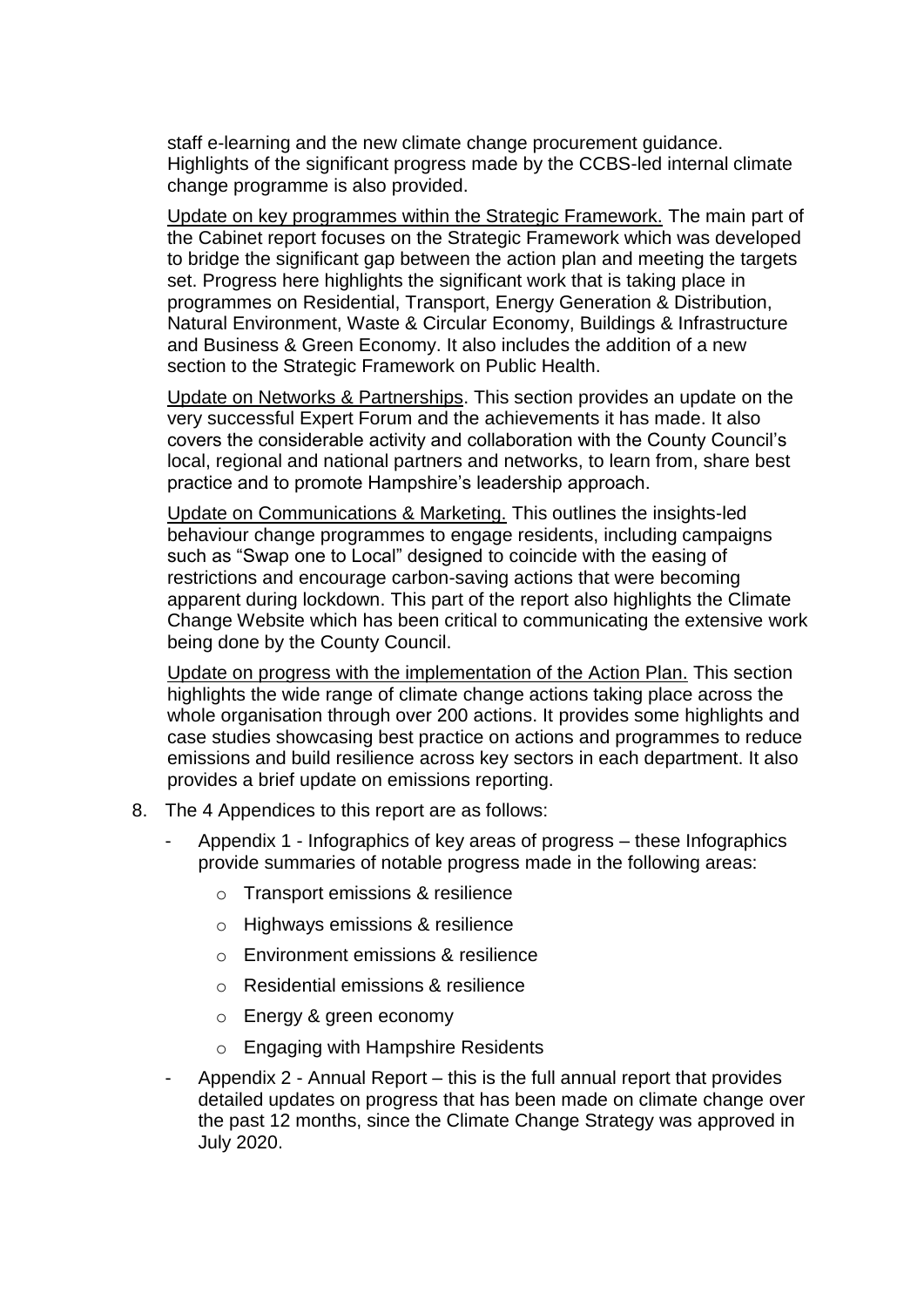- Appendix 3 Progress on Strategic Framework provides detailed updates in key programmes on Residential, Transport, Energy Generation & Distribution, Natural Environment, Waste & Circular Economy, Buildings & Infrastructure and Business & Green Economy.
- Appendix 4 Progress on Action Plan provides detailed updates on each of the 200+ actions on climate change taking place across the whole organisation.

#### **Finance**

- 9. The Climate Change Team was first funded for 2 years through the Investing in Hampshire Fund from 2020-2022. A further £2million was also allocated to the climate change programme.
- 10. As the Climate Change team was only funded until 2022, approximately £500,000 was then allocated from the £2 million to fund the climate change team for a further 2 years to 2024 to support the significant activity required to meet the targets. This was agreed at Cabinet in February 2021.
- 11. To date the £2million has been used to fund a number of projects to support the development of the County Council's Climate Change programmes and implementation of key programmes within the Strategic Framework. Projects funded to date include:
	- the work by the Carbon Trust to establish the baseline emissions for the County area, develop the 2 decision tools, establish the Strategic Framework and accompanying carbon estimates.
	- the four climate change Community projects launched by Cabinet on 14 July 2020 – the Greening Campaign, Hampshire Solar Together, Community Energy Network and The Environment Centre support. To note only Phase 2 of Greening Campaign has had funding and this Phase was only launched in the summer of 2021.
	- the first year of the purchasing of a Corporate "green" electricity through the "Renewable Energy Guarantee of Origin" certificate (REGO).
	- a pilot scheme for residential on-street electric vehicle charge-points.
	- a commission with the New Economics Foundation to develop a framework and roadmap for Green Recovery on a whole County basis.
	- Funding the Future Energy Landscape work with University of Southampton.
- 12. Total agreed allocated expenditure to date for both the projects and staff costs outlined is £1,056,142 leaving a balance of £943,858. See Table 2 for full details.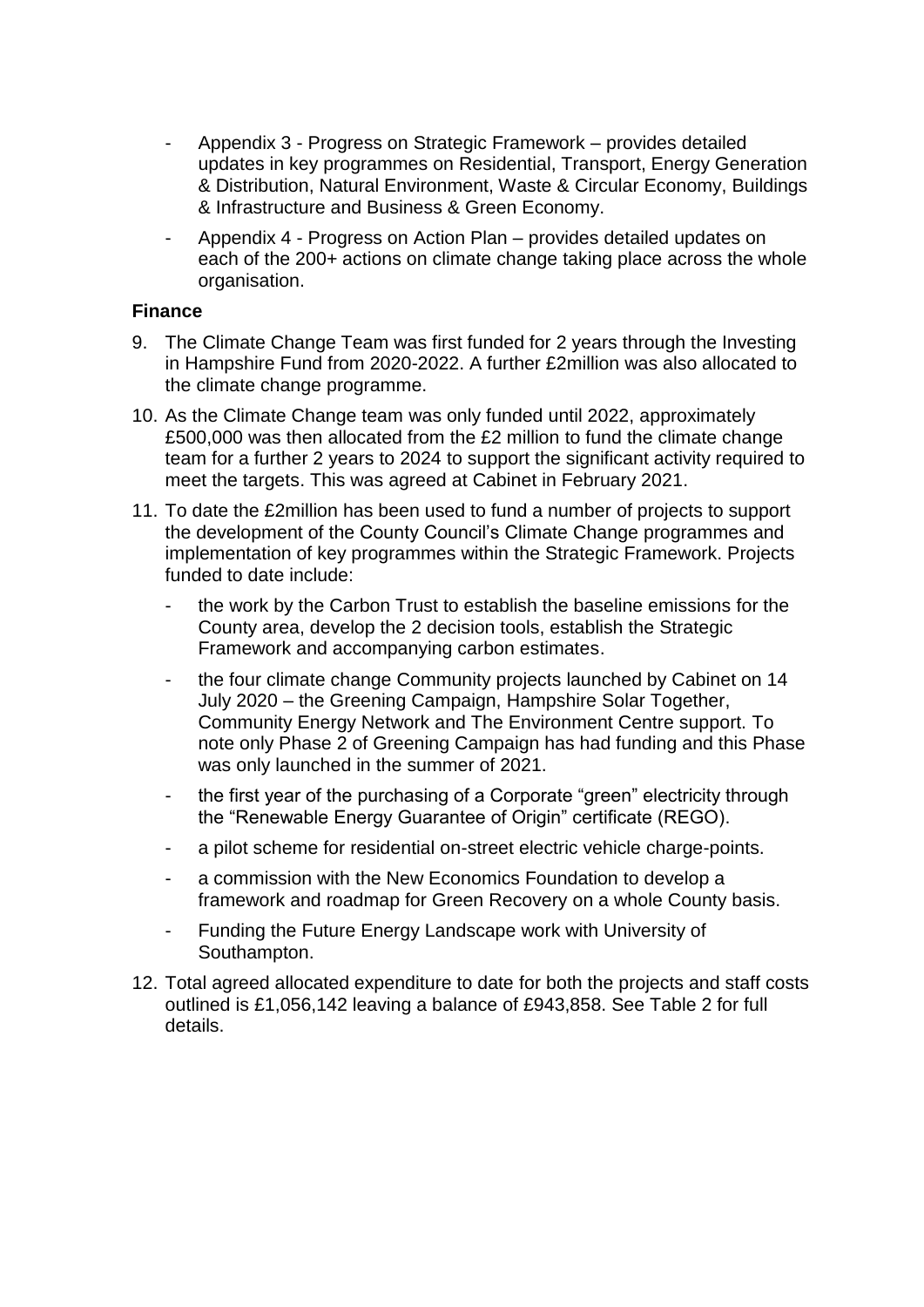| Expenditure of Investing in Hampshire £2 million to date    |            |  |
|-------------------------------------------------------------|------------|--|
|                                                             |            |  |
| <b>Carbon Trust</b>                                         | £98,928    |  |
| Baseline emissions, action plan, strategic framework, and   |            |  |
| decision tools                                              |            |  |
|                                                             |            |  |
| <b>Community Projects</b>                                   |            |  |
| <b>Community Energy South</b>                               | £46,000    |  |
| <b>iChoosr</b>                                              | £47,000    |  |
| the Environment Centre                                      | £48,000    |  |
| The Greening Campaign (Phase 2)                             | £99,999    |  |
| Pilots/Demonstration Projects and schemes within HCC        |            |  |
| REGO (first year)                                           | £32,000    |  |
| <b>EV Charging Pilot</b>                                    | £100,000   |  |
|                                                             |            |  |
| <b>University of Southampton</b>                            | £18,000    |  |
| <b>Strategic Energy Landscape Review</b>                    |            |  |
|                                                             |            |  |
| <b>New Economics Foundation</b>                             | £65,000    |  |
| Development of a Green Recovery framework for Hampshire     |            |  |
| Cabinet agreed staff costs for additional 2 years (February |            |  |
| 2021)                                                       | £501,215   |  |
| 2022-2024                                                   |            |  |
|                                                             |            |  |
| Total agreed allocated expenditure to date                  | £1,056,142 |  |
| <b>Current Balance</b>                                      | £943,858   |  |
|                                                             |            |  |

### **Performance**

- 13. Overall considerable progress has been made on the delivery of the Climate Change Strategy, Action Plan and Strategic Framework as outlined in this report. The progress is reported from the date the Strategy was adopted (July 2020), but the Strategic Framework, a very significant component, has only been in place since February 2021.
- 14. Within the Strategic Framework, progress made on transport and residential emissions and resilience in particular has been significant. The LTP4 is making good progress and has already delivered some key outcomes like the transport carbon calculator. As set out in this report, our work with communities across Hampshire through the community projects is progressing extremely successfully despite COVID-19 due to the flexibility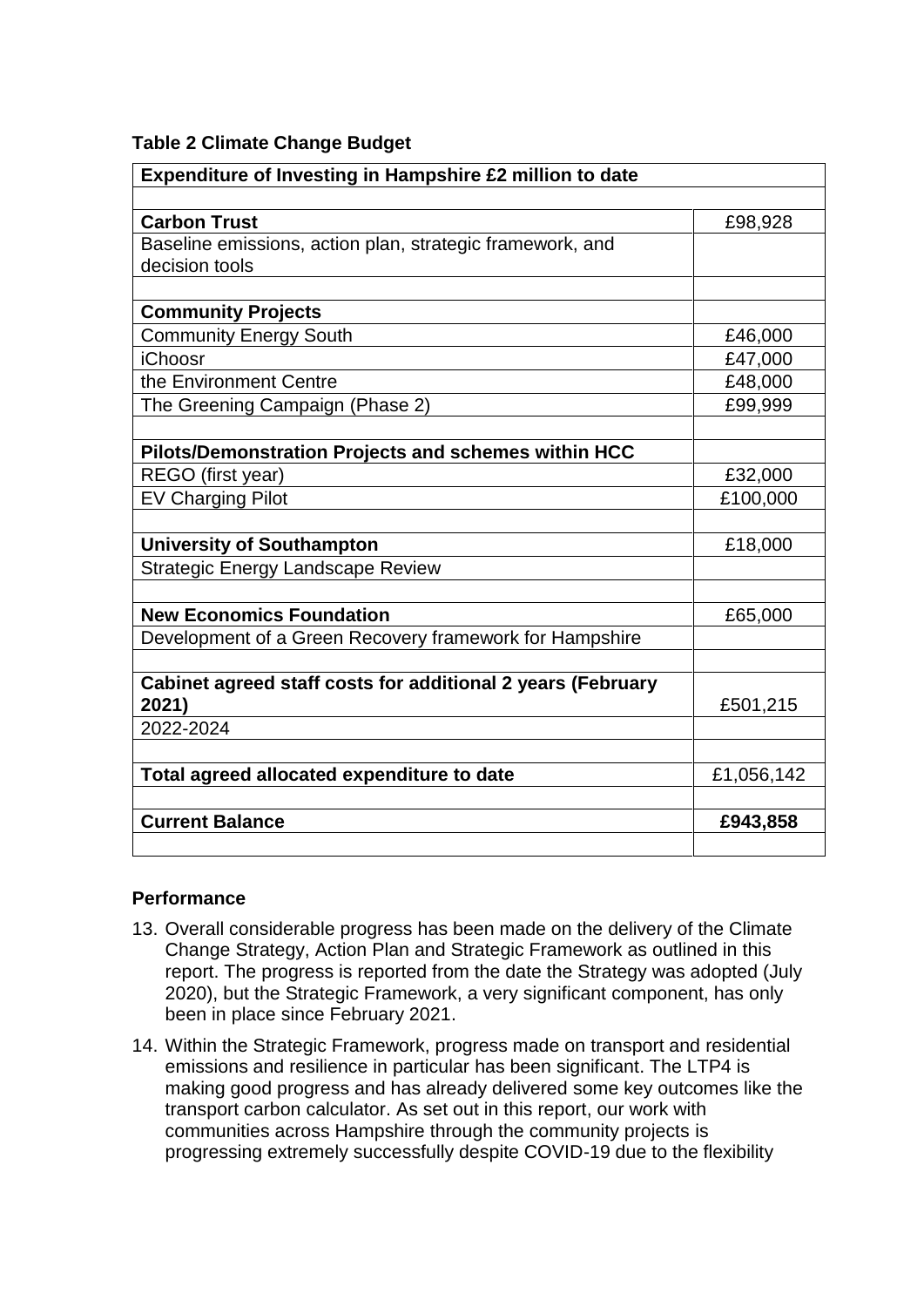and adaptations made to the projects to quickly enable them to respond to the challenges.

- 15. A substantial amount of activity has also taken place within the County Council to embed climate change into every aspect of what we do. This has been demonstrated in this report through the work on our Decision Tools, Elearning and Procurement Framework, etc.
- 16. A lot of work has also been delivered in engaging with our residents and partners, through our networks and partnerships and the very successful insights-led campaigns.

#### COVID-19

- 17. COVID-19 has had a significant impact on the County Council and its services over the year of reporting. As demonstrated throughout this report, the impacts have been felt across the organisation from Public Health to Waste to our own corporate services and resources. This has led to some inevitable delays to progressing actions to climate change.
- 18. There have also been some positive outcomes as a result of COVID-19 that have meant that some areas have accelerated. Transport, for example, saw a dramatic reduction in car use but as outlined in previous sections, these behaviours may not be sustained as "normality" returns. Other areas like increased home working, however, indicate the changes are here to stay. Green recovery is another very positive outcome that is now embedded into future economic policies.
- 19. Digital enabled care and digital communication across Children's Services and Adults Heath and Care has also been accelerated during COVID-19. For example, an Artificial Intelligence driven welfare automated system used across Hampshire to make contact and support 83,000+ people through COVID-19 provided an elegant and efficient link to human call handlers for those people requiring support. This is a great example of the positive side and is being awarded global Public Sector Digital most valued deployment award by Amazon Web Services.
- 20. Going forward it will be important to understand the implications following COVID-19. Understanding our resident's appetite for sustaining good behaviours developed will also be key and is already being tested through, for example, new active travel schemes and the Swap one to Local communications campaign.

### **Programme for Year 2 of delivery – Year of Climate Resilience**

- 21. The Climate Change Committee's latest report published in June 2021, highlighted how important adaptation is, and how it is currently under prioritised across England.
- 22. Given its unique position in having a target for climate resilience, this presents an opportunity for the County Council to widely promote its unique approach, what it is doing to build resilience, and to develop some showcase projects in partnership key stakeholders on climate resilience.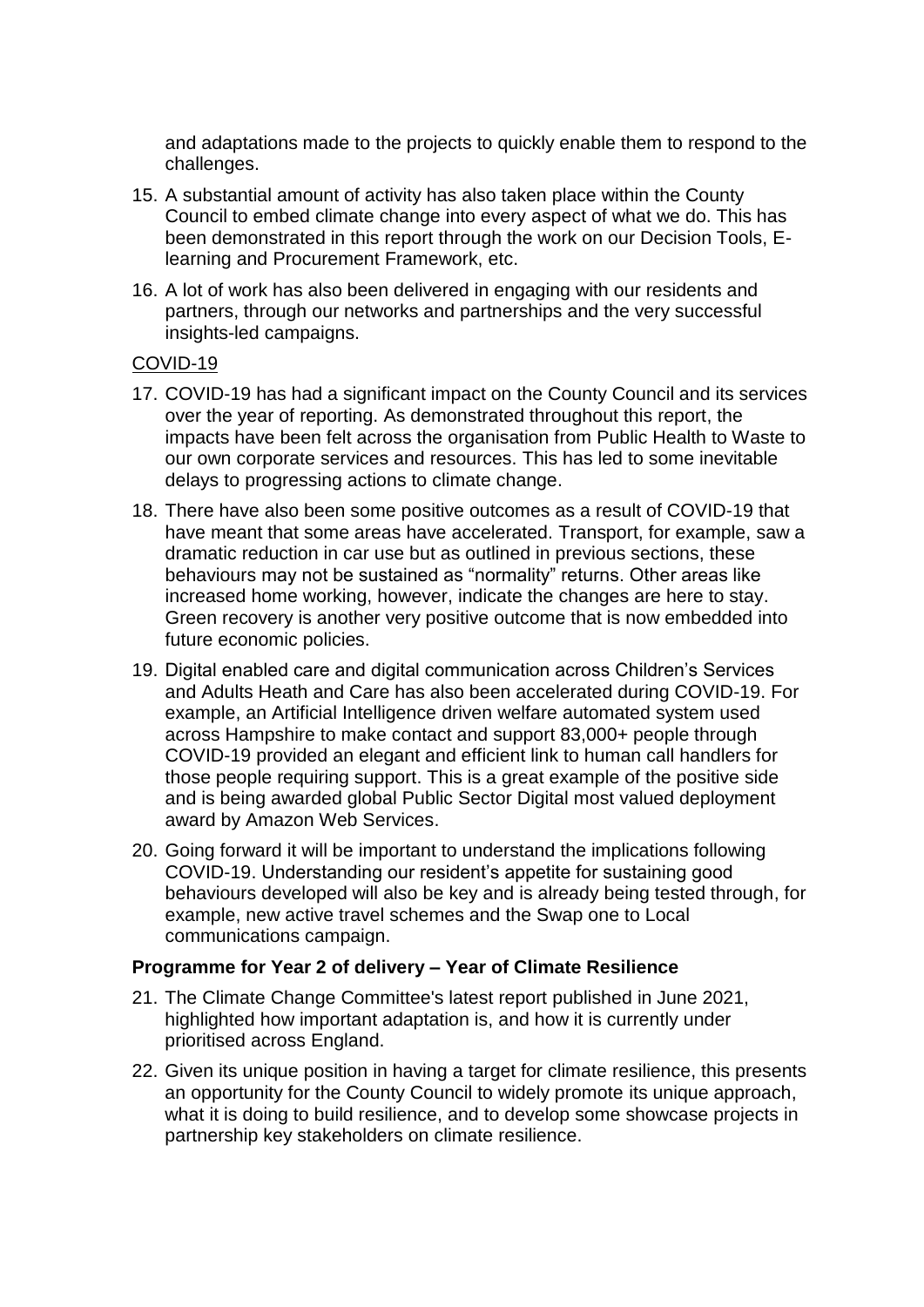- 23. It is therefore proposed that the focus for the 2nd year of delivery of the County Council's Climate Change work is on a "Year of Climate Resilience".
- 24. Further work will be done to fully develop the programme to support this focus.
- 25. Work will also continue to be delivered as set out in the Action Plan and Strategic Framework. Some examples of other areas of activity for the next year could include:
	- Community projects extending reach and pilots for more Hampshire communities.
	- Work with iChoosr to offer a  $2^{nd}$  Solar Together scheme and a possible energy switching scheme for Hampshire residents.
	- Progress to next steps based on the recommendations from the University of Southampton Energy Landscape work.
	- Implement the recommendations of the NEF Green Recovery work and incorporate findings into the emerging Economic Strategy.
	- Explore the opportunity to develop a joint project on social justice and climate change with the Winchester Institute for Climate and Social Justice at University of Winchester.

### **Equalities Impact Assessment**

26. This decision relates to an annual monitoring report and does not result in any changes to services, so has been assessed as having a neutral impact on groups with protected characteristics.

### **Climate Change Impact Assessments**

- 27. Hampshire County Council utilises two decision-making tools to assess the carbon emissions and resilience of its projects and decisions. These tools provide a clear, robust, and transparent way of assessing how projects, policies and initiatives contribute towards the County Council's climate change targets of being carbon neutral and resilient to the impacts of a 2℃ temperature rise by 2050. This process ensures that climate change considerations are built into everything the Authority does.
- 28. This report is an annual progress update on both climate change mitigation and resilience, for the Hampshire area and across the whole organisation, and demonstrates that significant action is being taken to address climate change mitigation and resilience. It also demonstrates that climate change is being embedded across all our services and that climate change is a key priority for Hampshire County Council. Carbon savings where possible are provided in the Appendices to the report. Overall, the report shows that significant headway has been made towards the County Council's climate change targets.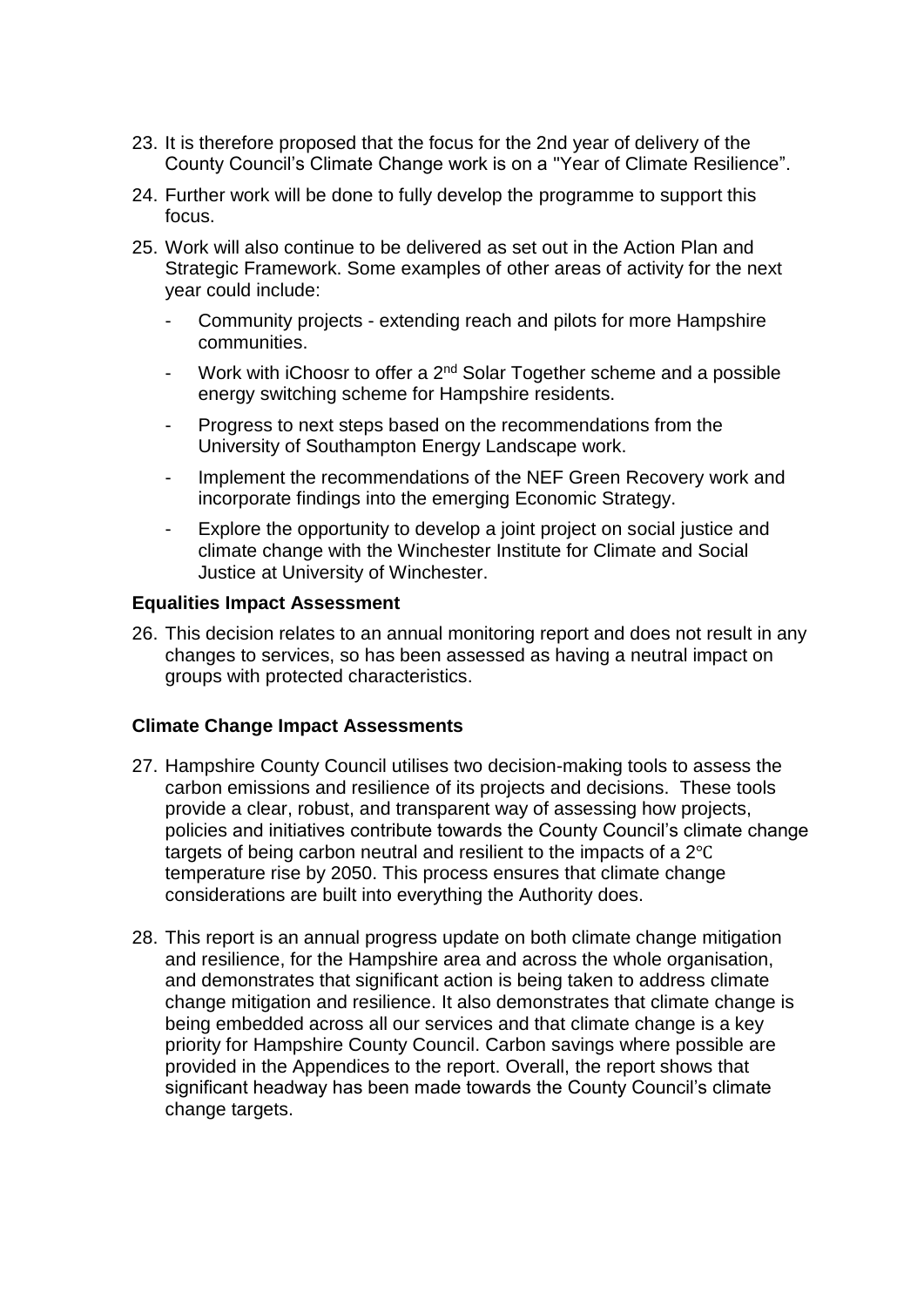## **Conclusions**

- 29. There has been considerable progress made on actions and programmes to reduce emissions and build resilience despite the significant impact of COVID-19.
- 30. Climate Change continues to be a top priority for the County Council, and this is reflected in the work set out in this report and the future plans for the second year of implementation.
- 31. The next annual report for 2021-2022 will include an update on the baseline carbon emissions.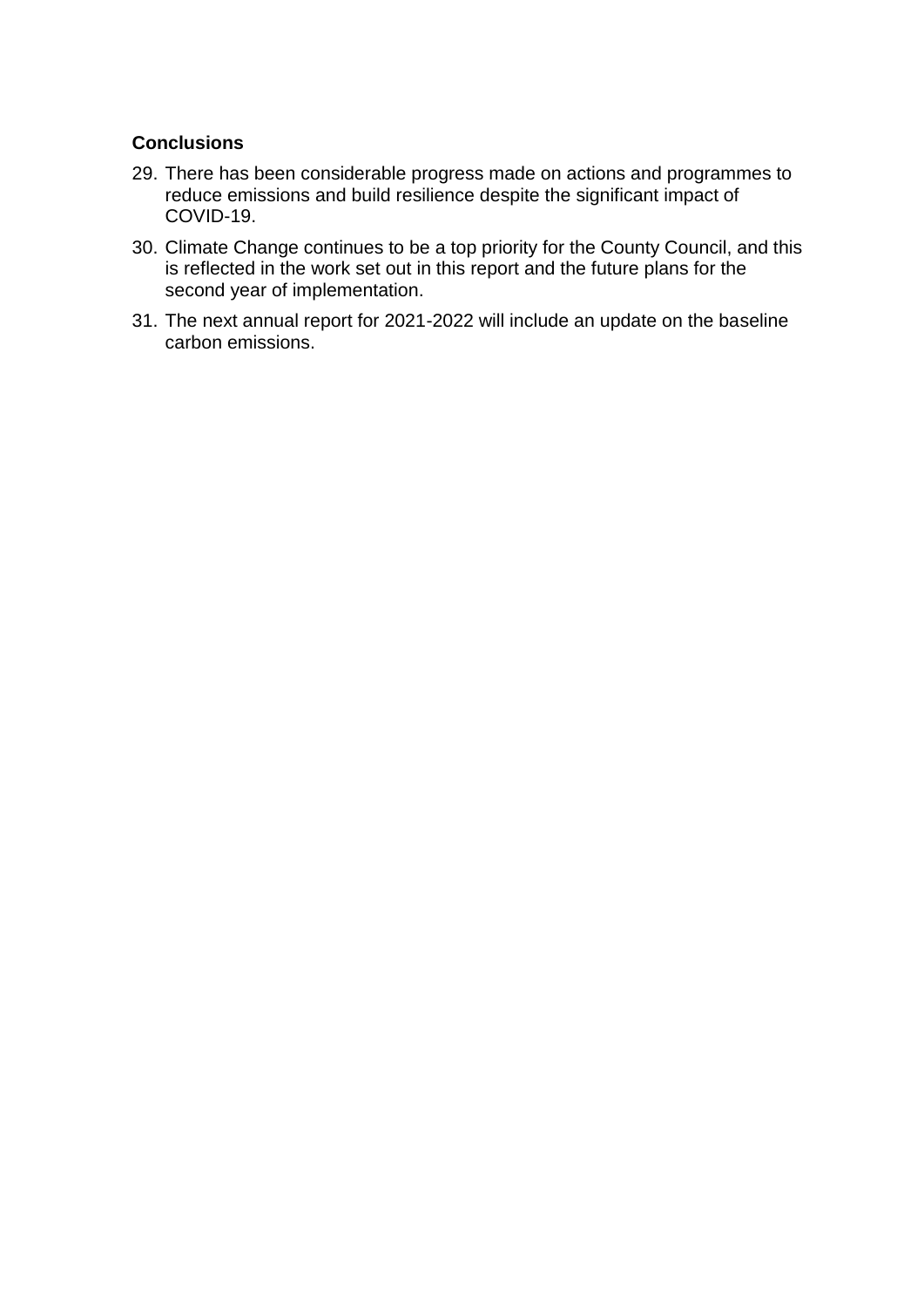## **REQUIRED CORPORATE AND LEGAL INFORMATION:**

#### **Links to the Strategic Plan**

| Hampshire maintains strong and sustainable economic<br>growth and prosperity: | Yes |
|-------------------------------------------------------------------------------|-----|
| People in Hampshire live safe, healthy and independent<br>lives:              | Yes |
| People in Hampshire enjoy a rich and diverse<br>environment:                  | Yes |
| People in Hampshire enjoy being part of strong,<br>inclusive communities:     | yes |

### **Other Significant Links**

| <b>Links to previous Member decisions:</b>                    |                  |  |  |
|---------------------------------------------------------------|------------------|--|--|
| Title                                                         | Date             |  |  |
| <b>Climate Emergency Motion</b>                               | <b>June 2019</b> |  |  |
| Hampshire 2050 Commission of Inquiry                          | September        |  |  |
|                                                               | 2019             |  |  |
| <b>Climate Change Strategy</b>                                | <b>July 2020</b> |  |  |
| <b>Climate Change Action Plan</b>                             | September        |  |  |
|                                                               | 2020             |  |  |
| Climate Change Strategic Framework                            | February 2021    |  |  |
|                                                               |                  |  |  |
| Direct links to specific legislation or Government Directives |                  |  |  |
| <b>Title</b>                                                  | Date             |  |  |
| Climate Change Act                                            | 2008             |  |  |
| <b>National Adaptation Programme</b>                          | 2018             |  |  |
|                                                               |                  |  |  |

#### **Section 100 D - Local Government Act 1972 - background documents**

**The following documents discuss facts or matters on which this report, or an important part of it, is based and have been relied upon to a material extent in the preparation of this report. (NB: the list excludes published works and any documents which disclose exempt or confidential information as defined in the Act.)**

Document Location

None